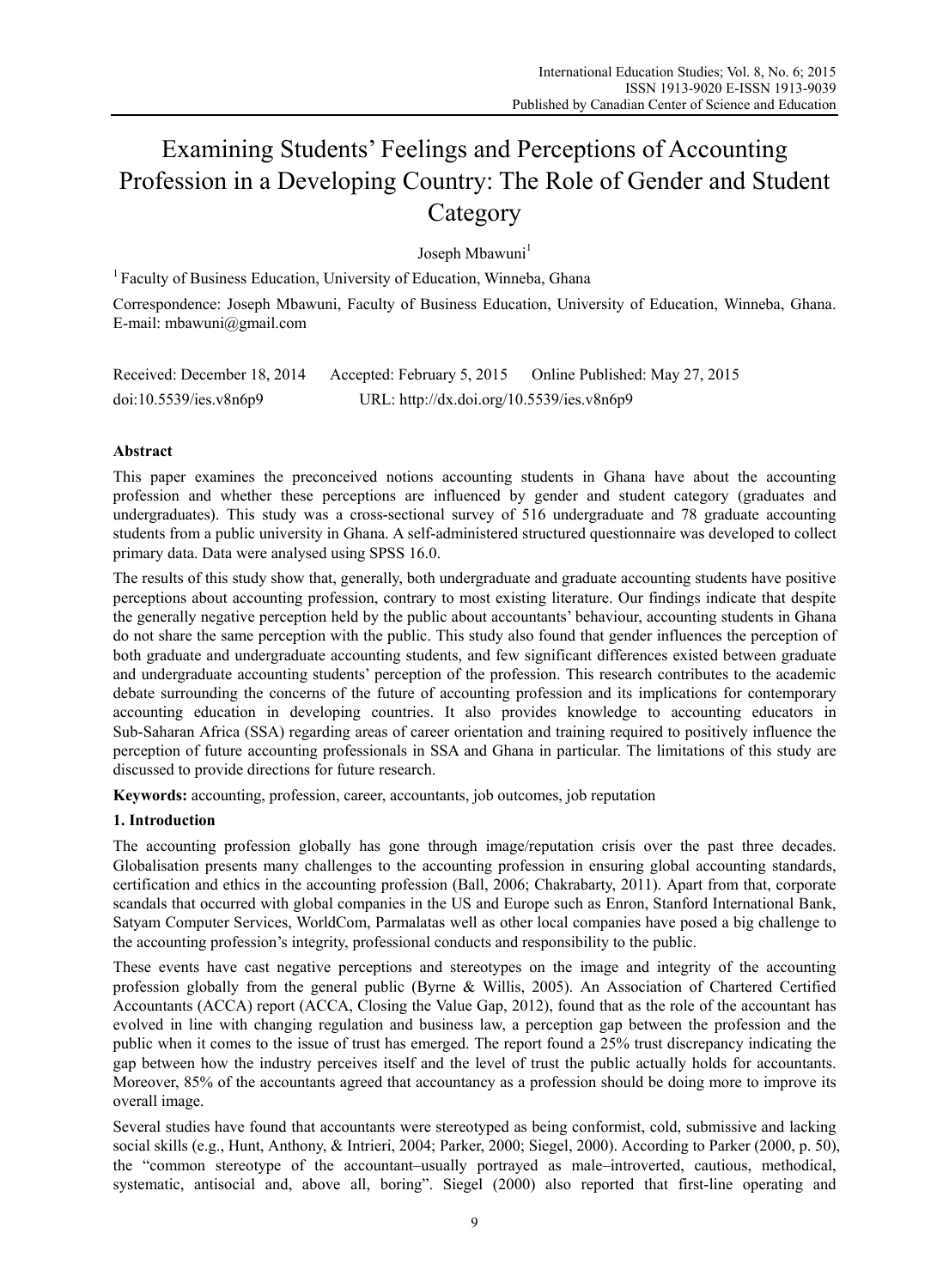management staff often views the accountant as a bean counter and corporate policeman. Hunt et al. (2004) maintain that, even though accountants were widely seen as being skilled in maths and tax work and attentive to detail, they were not considered particularly admirable, exciting, or strong in leadership capabilities.

Generally, perceptions of students eventually form part of their beliefs which in turn can influence their career choices (Hunt et al., 2004, Ferreira & Santoso 2008; G. White & M. White, 2006). The perception accounting students hold about their intended professional careers in accounting can affect their self-image, attitude towards the career and even their confidence in the profession (Dalci, Arasli, Tümer, & Baradarani, 2013; Saemann & Crooker, 1999). Since wrong perceptions can lead to misleading representations, it becomes critically important for accounting students to have a realistic perception of what the accounting profession entails (Byrne  $\&$  Willis, 2005). In this regard, Holt (1994, p. 24) beliefs: "how accounting is perceived by society affects whether or not the best and brightest students are attracted to the profession". Stereotyping accountants and other negative perception some students hold about the accounting profession might explain the worldwide decline in the number of students choosing to become accountants in the last few years (P. Marriott & N. Marriott, 2003). Albrecht and Sack (2000) listed five reasons for the decline in student interest in the accounting profession in the USA: low starting salaries, more attractive career choices, a willingness to choose risky majors, a misconception of accountants and the accounting profession and the requirements of the 150-hour rule. Three of the five reasons relate to students' perceptions of the accounting profession.

In spite of the critical role accounting students' perception play in determining their choice of accounting programmes before they enter university and choice of accounting careers after university (Sale, 2001; Hunt et al., 2004; Ferreira & Santoso, 2008), there is very limited empirical studies that examine the phenomenon in developing countries in general and Sub-Sahara African (SSA) in particular. In this regard, Byrne and Willis (2005, p. 368) noted that although perceptions play a critical role in career decisions, few studies have explored this issue in the field of accounting. They also noted that much of the research of accounting students perceptions of the profession has been done in Europe and the US. Only a few have explored this research problem in developing countries and SSA (Fatokun & Ojo, 2004; Myburgh, 2005; Wessels & Steenkamp, 2009). In Ghana, only one study by Awayiga, Onumah, and Tsamenyi (2010) examined the accounting knowledge and skills required by graduates. Given the prominence of college students' perception of accounting profession in prior research, we investigate whether those concerns also apply in Ghana. This is because there had been acute shortage of qualified accountants in Ghana since the last decade, and that it had been estimated that Ghana would need about between 4000 to 8000 qualified accountants to fill the job market and to propel the economy to the middle income status (ACCA Ghana report, 2005, 2006).

Therefore, the purpose of this paper is to explore the preconceived notions accounting students in Ghana have about the accounting profession and whether these perceptions are influenced by gender and student category (graduates and undergraduates). The main contributions of this research are two-fold. First, it provides empirical evidence to contribute to the academic debate surrounding the concerns of the future of accounting profession and its implications for contemporary accounting education in developing countries. Second, it provides knowledge to accounting educators in SSA regarding areas of training and career orientation required to positively influence the perception of future accounting professionals in SSA and Ghana in particular. Accounting educators play a vital role in changing students' perceptions of accountants (P. Marriott & N. Marriott, 2003).

This study addresses the following specific objectives:

- To examine students' perception of accounting profession in a Ghanaian Higher Education Institution.
- To determine differences in students' perception of accounting profession between males and females, and between undergraduates and graduates.

# **2. Literature Review**

# *2.1 Brief Overview of Development of the Accounting Profession in Ghana*

The development of the accounting profession is an area of rising interest in recent times. (De Lange, Jackling, & Basioudis, 2013; Tingey-Holyoak & Burritt, 2012; Yee, 2012; Zhang, 2013). Most of these studies unearth the role of the accounting profession in organizing, securing and advancing the interest of not only its members but also that of the public. Most of the above studies have been on developed countries such as the UK, Australia and America. Little research work has been done to understand students' perception of accounting profession of developing countries.

The Association of Accountants in the Gold Coast (Ghana) established in 1954 was the first registered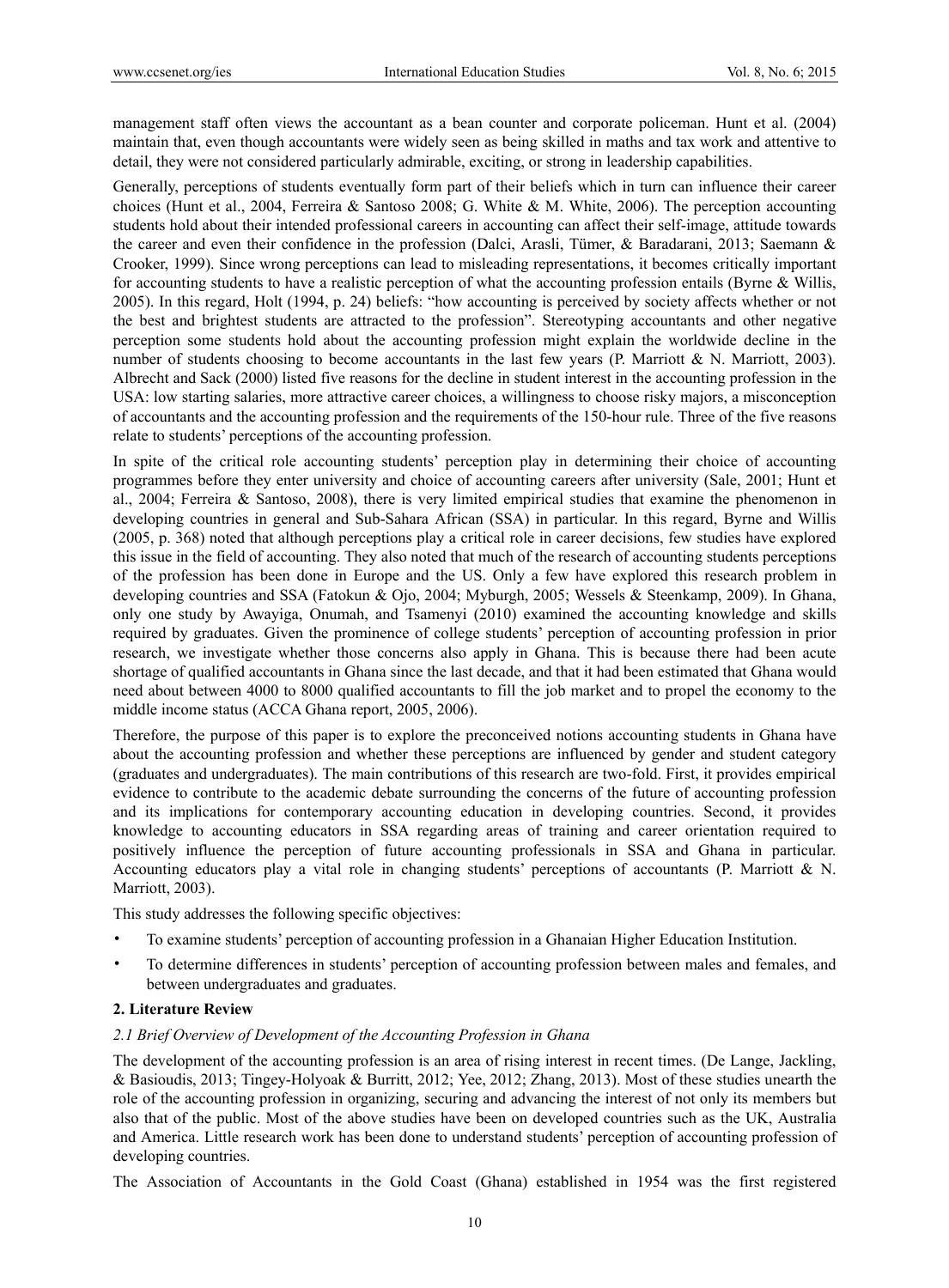professional accounting body in British West Africa. This then was transformed to the Institute of Chartered Accountants, Ghana, (ICAG) in 1963. The Institute of Chartered Accountants (Ghana) was established by an Act of Parliament, Act 170, in 1963. It is charged with the regulation of the accountancy profession in Ghana, including setting professional standards. It is the sole such organization in Ghana with the right to award the Chartered Accountant designation, and with the right to regulate the accountancy profession in Ghana. ICAG conducted its first professional examinations in 1968 under the oversight of ICA (England and Wales). Two out the seven candidates (30%) passed. In 1978, ICA (England and Wales) gave ICAG full professional independence and freedom after being convinced of ICA (Ghana's) standards of examination and membership qualifications to be satisfactory and that ICAG could manage its own affairs.

The founding members of ICAG were mostly qualified professionals from the UK bodies, i.e. ICA (England and Wales) and ICA (Scotland). Currently, most of the initial practicing members have phased out; some by death, others by virtue to old age and infirmity. There are now two categories of membership, i.e. (a) those who qualify by taking the examinations of the institute and (b) those who are admitted by virtue of their membership of other accountancy bodies so recognized by council. Under group (b) is a large number of ACCAs, ICWAS, and CPAs.

ICAG is also a member of regional and international accounting professional bodies such as Association of Accountancy Bodies in West Africa (ABWA), International Federation of Accountants (IFAC) and Pan-African Federation of Accountants (PAFA).

From a humble beginning of two candidates who passed the Institutes first examinations in 1968, ICAG now can boast of 3,923 qualified members out of which 352 are practitioners. The Institute also has a current student population of over 10,000, with more than 6,000 who regularly sit for the Institutes examinations. With branch offices in every region of Ghana, ICAG is making significant contribution to the economic development of Ghana.

# *2.2 Conceptual Framework for Perception of Accounting Profession*

Prior research shows that first-year accounting students usually have negative perceptions about the subject (Hunt et al., 2004; Parker, 2000; Siegel, 2000; Wessels & Steenkamp, 2009) which are likely to affect their interest for the accounting profession (Ferreira & Santoso, 2008; G. White & M. White, 2003). These perceptions may stem from different sources such as corporate scandals of global companies, accounting teachers' or lecturers' perception, wrong understanding of the nature and challenges of the accounting profession, parental expectations and perceptions, peer influence, critical experiences with practicing accountants, among others.

The conceptual framework for this study is depicted in Figure 1. It shows that this research focuses on five themes or areas of perception that may form part of accounting students' perception about the accounting profession. These are perceived negative behaviour of accounting people, perceived positive reputation of accounting people, accounting job outcomes, accounting job requirements and general feelings about accounting profession. These areas have been chosen mainly because this study wants to examine personality and job-related factors that affect career choice among students, which have received relatively little research attention in the literature, especially in developing country contexts. This study also examines differences in students' perception of accounting profession between males and females, and between undergraduate and graduate accounting students.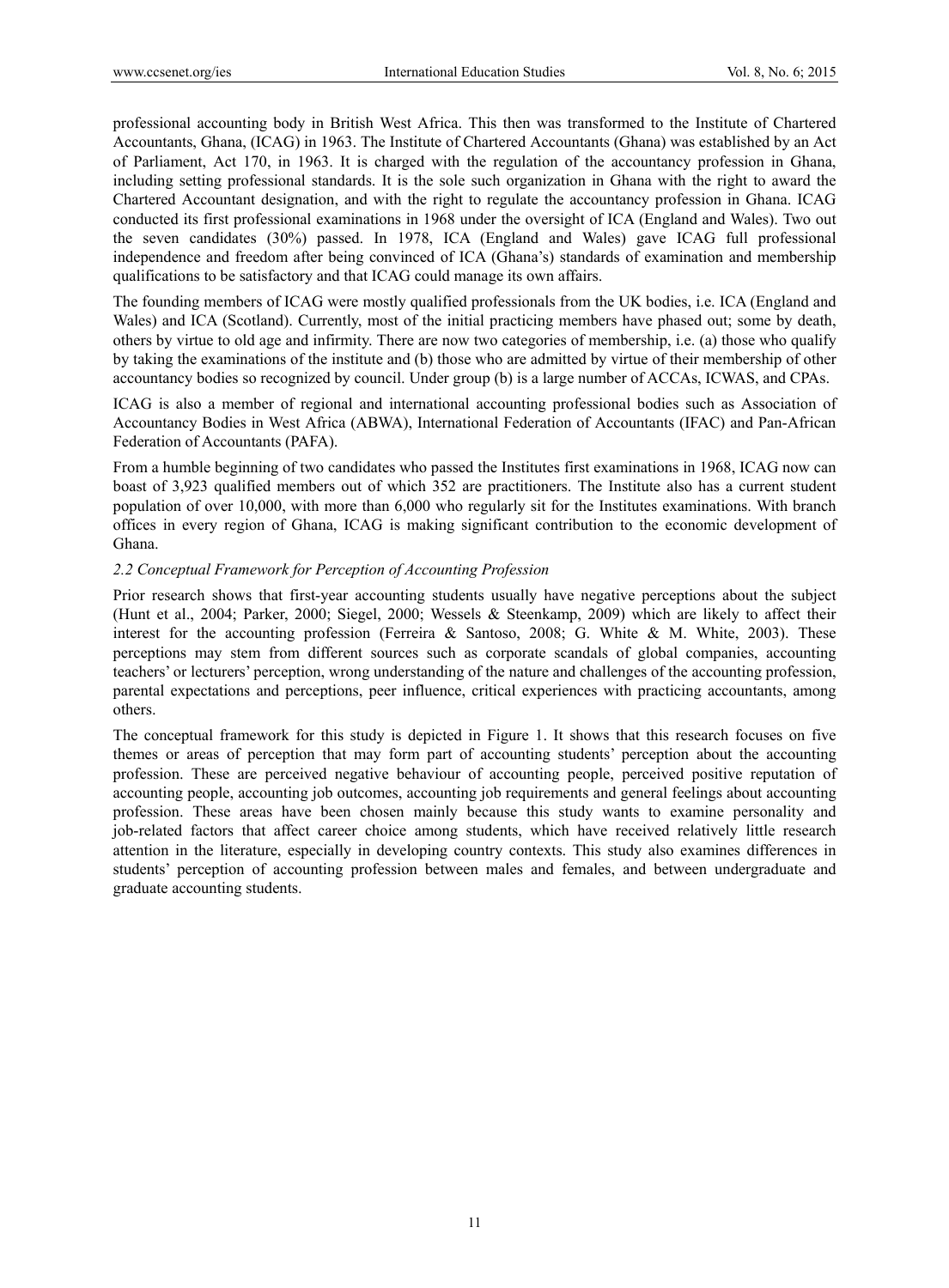

Figure 1. Conceptual framework for the study

#### 2.2.1 Perceived Negative Behaviour of Accounting People

Accounting students may have negative perception of accounting people in general. Some of these negative perceptions include the fact that accounting people are corrupt, untruthful, and dishonest, often manipulate figures in financial reports, and often do not report the true state of affairs and often hide vital materials in financial reports (Wessels & Steenkamp, 2009). Prior research has established that people tend to perceive accountants as rigid, people who are too structured and often follow strict regulatory requirements (Parker, 2000; Hunt et al., 2004). A notable report (ACCA, Closing the Value Gap report, 2012), warned that accountants should endeavor to uphold high ethical standards in order to win public trust perceptions for the profession. This leads to the research question: what are the perceptions of accounting students about negative behaviour of accountants held by the public?

#### 2.2.2 Perceived Positive Reputation of Accounting People

Like negative perception, accounting students may also have positive perceptions about accounting people in terms of respect, recognition and reputation for accountants. Previous studies have found that some students' perceived accountants as reputable and respected people due to the demands of the profession (Germanou, Hassall, & Tournas, 2009; Góis & Brás, 2013). As mentioned earlier, 85% accountants agreed that accountancy as a profession should be doing more to improve its overall image (ACCA report, Closing the Value Gap, 2012). This leads to the specific research question: how do accounting students in Ghana perceive reputation of accounting people?

#### 2.2.3 Accounting Job Outcomes

Apart from negative and positive perceptions about *accounting people*, accounting students may have negative or positive perceptions of *accounting jobs.* Prior research has shown that, generally, individuals' choice of careers is determined by the perceived outcomes of the job being the benefits they would derive from a job (Karakaya, Quigley, & Bingham, 2011). Perceived job benefits or outcomes are motivational factors that may be intrinsic or extrinsic as suggested by motivational theories (Bolton, 2010; Reiss, 2012). These job outcomes may include accounting jobs providing extrinsic motivation like substantial incomes such as salaries, allowances, bonuses and other financial incentives, and opportunity for other materials possessions. On the other hand, job outcomes may be intrinsic motivation such as opportunities for career advancement, personal fulfillment, recognition and prestige, among others. Negative or positive perceptions about job outcomes can affect accounting students' intentions (Chia et al., 2008; Dalci et al., 2013; Karakaya et al., 2011), and of joining the profession or being committed to the rigour and demands of the education and training leading to certification in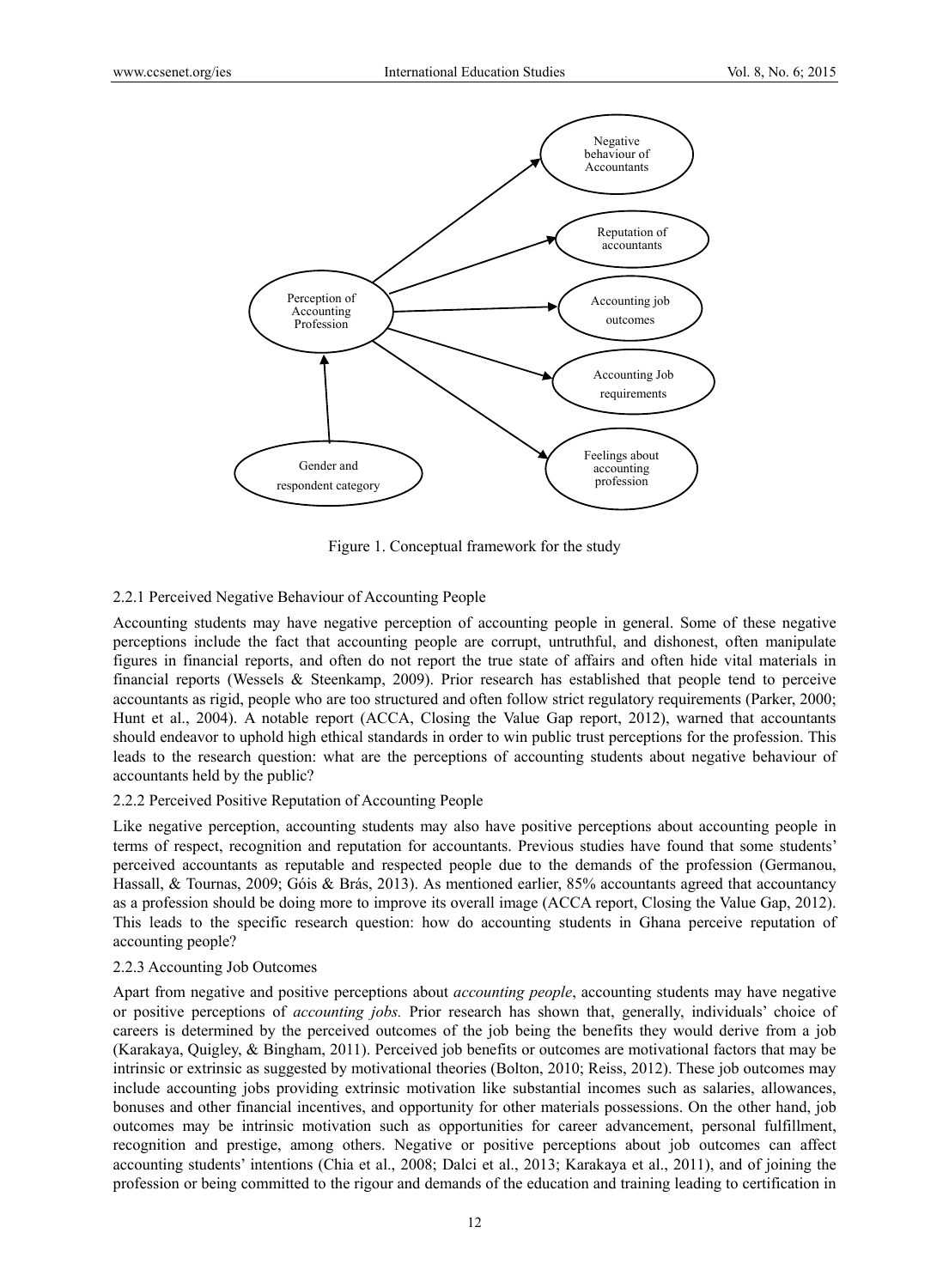the profession. This leads to the research question: how do accounting students perceive accounting job outcomes?

# 2.2.4 Accounting Job Requirements

Every profession has its regulations, principles of practice and professional job requirements. The accounting profession is governed by many rigorous job requirements such as accounting regulations, reporting standards as well as the demands of the specific accounting jobs. Accounting students may have negative perceptions about these job requirements which may not reflect the reality (Fiske & Taylor, 2013; Meredith, Steward, & Lewis, 2011; J. Solomon, A. Solomon, Joseph, & Norton, 2013). Some of the job requirement perceptions include the perception that accounting job is quite challenging or demanding, requires a lot of mental energy in terms of managing complex accounting problems and conforming to accounting regulations, requires much intelligence, education and training, and is a nonstop activity that can be dull, routine and monotonous in practice (Wessels  $\&$ Steenkamp, 2009). Wrong perception about accounting job requirement can result in over ambition and unrealistic job expectations for the profession (Solomon et al., 2013). This leads to the research question: how do accounting students perceive accounting job requirements?

# 2.2.5 General Feelings about Accounting Profession

Feelings and attitudes are the foundations of individuals' perceptions (Ajzen, 1991). Accounting students' general feelings about the accounting profession may be sourced from early childhood experiences, college education and training, and practical experiences from prior employment in accounting jobs. In this regard, Jackling and Calero (2006) concluded that many students form their judgements about the work of accountants from their accounting studies. From an early age, children are presented with idealized portraits of professions. Parents encourage children to pursue noble and well-regarded professions including health, education, and public service. Feelings about a profession include feelings that the profession is interesting, has a sense of accomplishment, good and worthwhile and providing a kind of emotional and financial security (Karakaya et al., 2011; Peltier, Cummins, Pomirleanu, Cross, & Simon, 2014; Wessels & Steenkamp, 2009). Negative feelings for the accounting profession can be formed throughout life and can affect interest for the profession.

# 2.2.6 Influence of Gender and Education

Past studies into gender differences in perceptions of accountants indicate that males perceive the accounting profession as more interesting and requiring a higher degree of interaction than females (Heiat et al., 2007; Byrne & Willis, 2005, p. 374). For example, Byrne and Willis (2005) conducted a study with 506 students of Irish secondary school,about students' perceptions on the accounting profession. Their findings indicate that female students had a neutral perception on accounting profession while the male students considered it boring. Moreover, the studies of Chia, Koh, and Pragasam (2008) and Dalci, Arasli, Tümer, and Baradarani (2013) indicate that male students attached a significantly greater importance to "material rewards" than female students do. However, in the South African context, Wessels and Steenkamp (2009) found no such significant difference between perceptions of male and female accounting students. In other-related professions like sales profession, Karakaya, Quigley, and Bingham (2011, p. 24) found that, "…gender has the greatest impact with males having agreater intention to pursue a career in sales than women." The inconsistencies in the findings on gender influence on students' perception of accounting profession calls for more empirical research. This study therefore explores these areas to contribute to the literature.

In addition to gender, this study also explores differences in perception among graduate and undergraduate accounting students. It is expected that since graduate students in accounting have a higher educational attainment, they have acquired more useful educational experiences that are supposed to give them a better perception of accounting profession than undergraduate accounting students.

# **3. Methodology**

# *3.1 Population and Sampling*

The population consisted of about 1200 final year undergraduate accounting students and 90graduate students pursing accounting programmes at the College of Technology Education, Kumasi Campus of the University of Education, Winneba (COLTEK). The University of Education, Winneba (UEW) is a Ghanaian public university established in 1992 and mandated to train professional teachers for all levels of education in the country. UEW was chosen because it is a leading public institution that has been offering graduate and undergraduate accounting education programmes for over 20 years. Students of UEW have a rich variety of students from all regions across Ghana and even international students across Africa, which could be a fair representation of Ghanaian accounting students.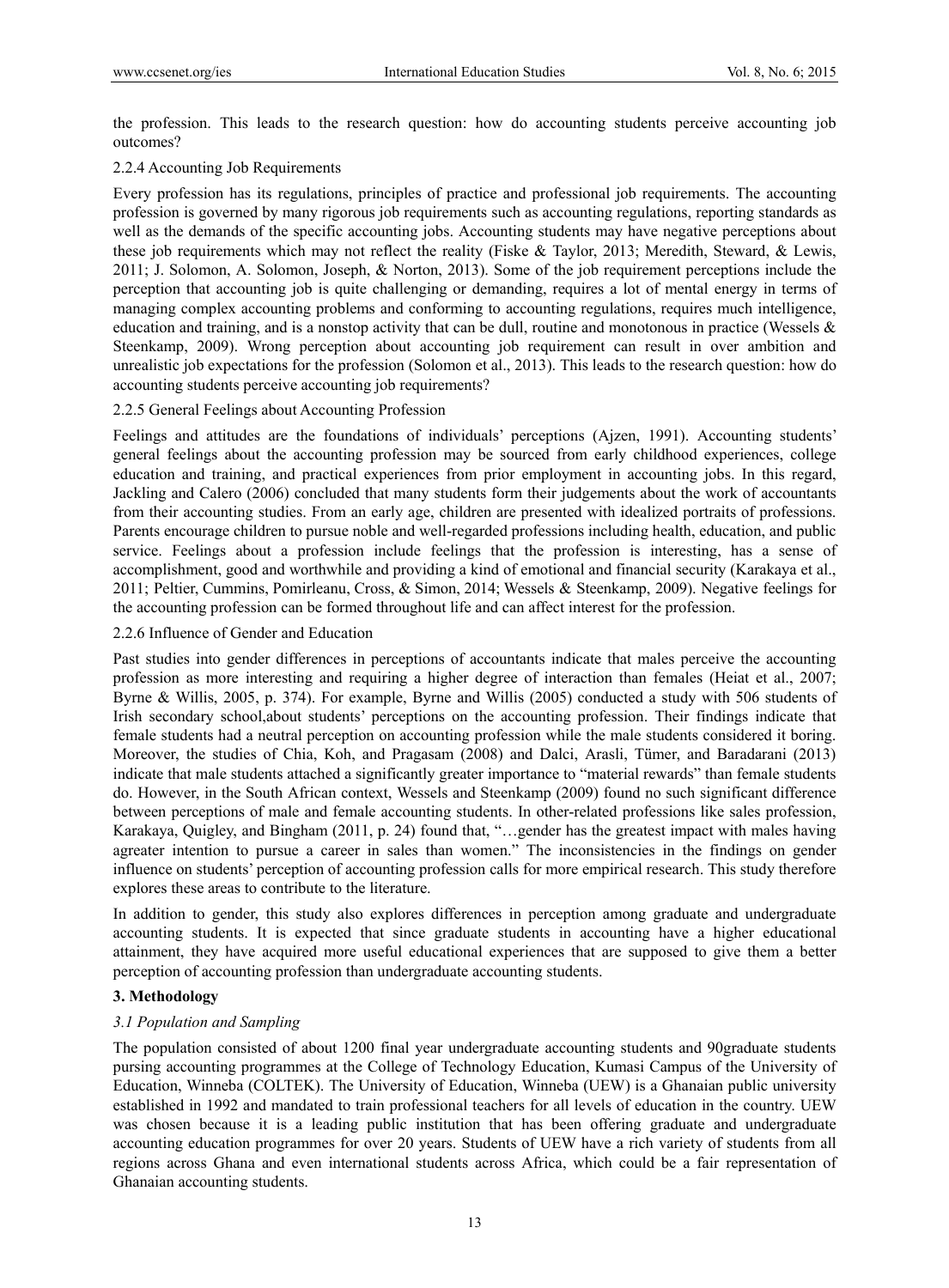Based on the total population of accounting student groups, the appropriate sample size was statistically estimated using Yamane's (1967) formula that yielded a minimum sample size of 300 for the undergraduates and 74 for the graduates. In order to collect data of high quality that reflects the students' opinion, a survey was conducted in August, 2014, which yielded a usable 516 and 78 questionnaire for the undergraduate and graduate groups respectively.

# *3.2 Research Instrument*

A self-administered, structured questionnaire was developed for the survey. The question items on the research instrument were based on previous studies and modified to suite the research context. The questionnaire was pre-tested to a sample of twenty (20) students for refinement in order to get a more effective instrument. It was finally administered to the target population through personal contact by the researcher for one week. The responses to the questionnaire items were a five-point Likert scale ranging from strongly disagree to strongly agree, coded 1 to 5 respectively. Initially, the questionnaire was developed for a larger study so it included other sections that are not relevant to this paper. Two sections were relevant to this paper; one section of the questionnaire contained demographic data of the respondents (gender, age, programme of study). The other section had items of feelings and perception of accounting profession. In all, there were five constructs (or dimensions) and 22 measurement items of student perception of accounting profession (SPAP). These items are depicted in Table 1. For the initial validity and reliability of the instrument, the face and content validity were verified and established by two experts in accounting research. The item and construct reliability for each construct was ascertained using the Cronbach alpha generated from the output of SPSS 16.0 (see Table 1). Table 1 shows that the Cronbach alphas range from 0.70 to 0.83, which adequately satisfy the recommended minimum of 0.7 (Hair, Black, Babin, & Anderson, 2010), and the Kaiser-Meyer-Olkin (KMO) Measure of Sampling Adequacy for validity of all the items was 0.938. These indicate that the reliability and validity of the research instrument are acceptable.

# *3.3 Data Analysis Methods*

Data were analysed using SPSS 16.0 for windows to conduct descriptive statistics such as mean, standard deviations, frequencies and percentages to describe the respondents' background data as well as ratings of perception of accounting profession. Moreover, Krukal-Wallis test was conducted to determine the differences in perception between males and females and between graduates and undergraduates (Hair et al., 2010). K-Wallis test (H) was considered most appropriate non-parametric ANOVA since it is difficult to achieve all the strict assumptions of parametric ANOVA or T-test, especially for all items rated or evaluated by respondents (Hair et al., 2010).

# **4. Results of the Study**

# *4.1Respondents' Profile*

For the characteristics of the undergraduate respondents, in terms of gender, 69% of the respondents were males and 31% were females. 49.2% were below 25 years, 43.8% of the respondents were within the ages of 25-35 years, 6.2% were between 36 and 45 years, and .8% was between 45-55 years. This implies that majority of them were younger people within the youth and adult youth in the economically active population. In terms of programme of study, 70% were enrolled into regular full time programme and 30% of them were enrolled into evening part-time study programmes in accounting. 80% of the undergraduates earn some monthly income up to US\$250 while the rest 20% earn monthly income above US\$250 up to US\$300.

For the characteristics of the graduate respondents, in terms of gender, 70.5% of the respondents were males and 30.5% were females. 4% were below 25 years, 52% of the respondents were within the ages of 25-35 years, 37% were between 36 and 45 years, and 7% were between 45-55 years. This implies that majority of them were young and matured adults, 80% of them are working in industry and schooling at the same time. 70% of the graduate respondents were in their second year and 30% in their first year of study.

# *4.2 Respondents' Perception of Accounting Profession*

The results of respondents' perception of accounting profession are summarized in Tables 2 and 3. To describe each item's rating, we establish a hypothetical mean of 3.5 to describe responses as positive perception and means below 3.5 as not positive perception. Table 2 indicates that both undergraduate and graduate respondents have positive perceptions for job outcomes, reputation of accounting people and both groups have positive feelings that accounting profession is good and worthwhile, interesting, gives a sense of accomplishment and financial security. For job requirement and negative behaviour of accounting people dimensions, both groups seem to rate their perception similarly. For job requirements, both graduates and undergraduates have positive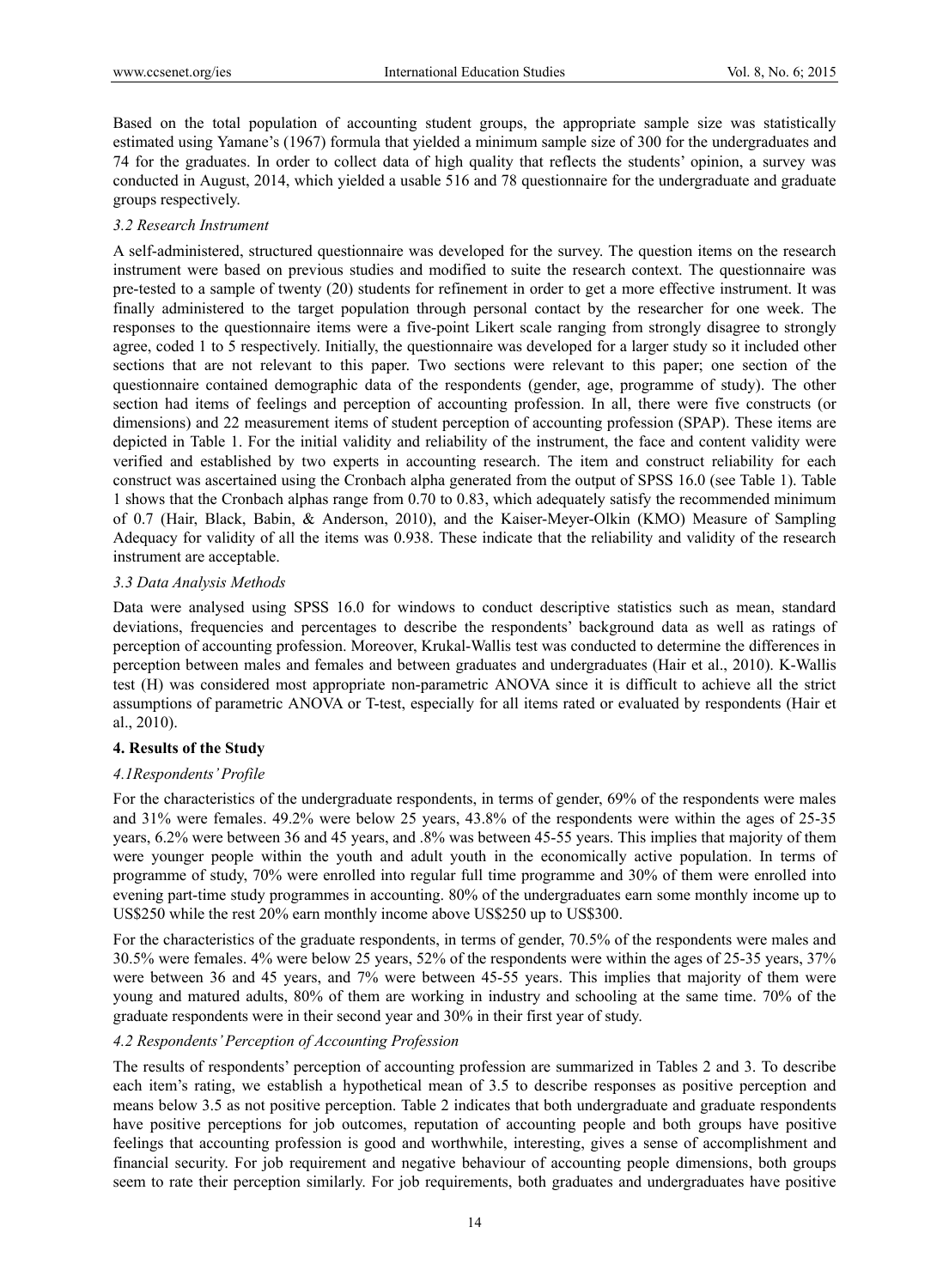perceptions that accounting jobs are challenging, require much intelligence, education and training, and are not necessarily non-stop activities, though they require a lot of mental energy. Similarly, both groups do not share the same perception of negative behaviour of accounting people held by the public, that accountants are corrupt professionals according to news report (GhanaNews24.com, 13th December, 2014). This public view has been debunked by the president of the Institute of Chartered Accountants, Ghana, Professor Boasiako Omane-Antwias false and untrue (GhanaNews24.com, 13th December, 2014). Both graduate and undergraduate groups agree that accountants often follow strict regulatory requirements. Thus, both groups believe that although accounting people are expected to be strict, they are not necessarily corrupt, do not often hide vital materials in financial reports, they do not fail to report true state of affairs, and they do not manipulate figures in financial reports.

Amongst the dimensions of students' perceptions of accounting profession, as is shown in Table 3, the highest rated positive perception of undergraduates is reputation of accounting people (mean  $= 4.21$ , SD  $= 2.25$ ), followed by accounting job outcomes (mean = 4.11,  $SD = 2.01$ ), feeling towards the profession (mean = 4.02,  $SD = 2.65$ ), accounting job requirements, and the least rated perceptions relate to negative behaviour of accountants (mean =  $3.00$ , SD =  $3.05$ ), which could be described as a neutral position.

Within the graduate respondents the highest rated positive perception is accounting job outcomes (mean  $= 4.06$ ,  $SD = 2.05$ ), followed by reputation of accounting people (mean = 4.03,  $SD = 2.30$ ), accounting job requirements (mean = 3.85,  $SD = 3.18$ ), feeling towards the profession (mean = 3.84,  $SD = 2.03$ ), and the least rated perceptions relate to negative behaviour of accountants (mean  $= 3.00$ , SD  $= 3.05$ ), which could be described as a neutral position.

#### *4.3 Differences in Graduates and Undergraduates' Perception*

In terms of differences in perceptions, according to the results of Kruskal-Wallis H test in Table 3, there was a statistically significant difference between the perceptions of graduates and undergraduates regarding reputation of accountants,  $\chi^2(1) = 4.754$ ,  $p = 0.029$ , with a mean rank perception rating of 303.37 for undergraduates and 258.67 for graduates. This implies that undergraduates rated their perception for perceived reputation of accounting people higher than their graduate counterparts. In addition to this, there was a statistically significant difference between the perceptions of graduates and undergraduates regarding feelings about accounting profession,  $\chi^2(1) = 4.334$ ,  $p = 0.037$ , with a mean rank perception rating of 303.13 for undergraduates and 260.24 for graduates. This implies that undergraduates rated their feelings of the profession higher than their graduate counterparts.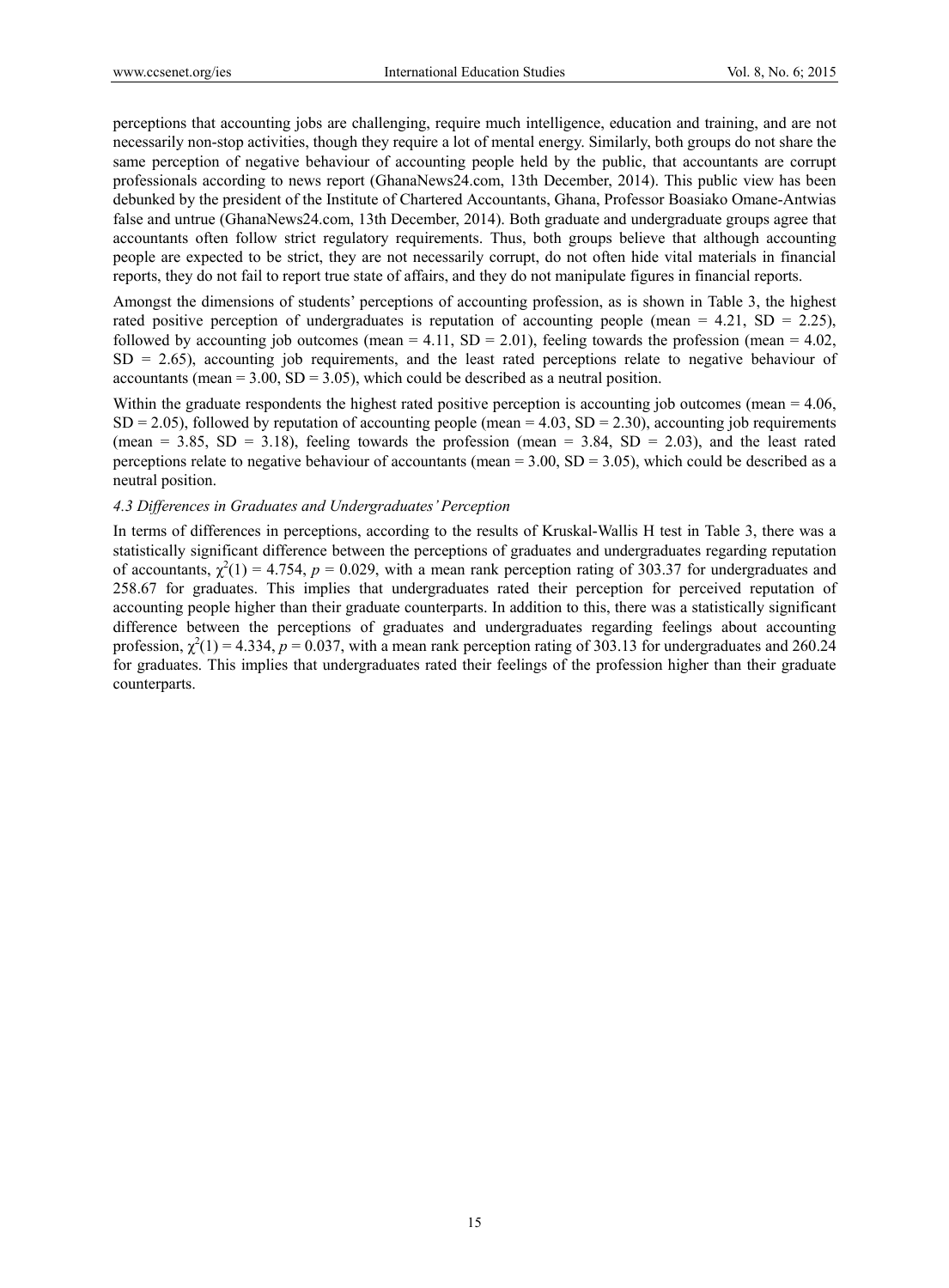| Code             | Dimensions and Items of Evaluation                                       | No. of items | Sources                                  | Cronbach $\alpha$ |
|------------------|--------------------------------------------------------------------------|--------------|------------------------------------------|-------------------|
|                  | Accounting job outcomes                                                  |              |                                          |                   |
| JOU1             | An Accounting job is valuable.                                           |              |                                          |                   |
| JOU2             | An Accounting job is personally satisfying                               |              |                                          |                   |
| JOU3             | An Accounting job is high-status (prestigious) job                       | 5            | Karakaya, Quigley and Bingham (2011).    | 0.83              |
| JOU4             | An Accounting job provides substantial income                            |              |                                          |                   |
| JOU5             | An Accounting job offers great chances of career<br>advancement          |              |                                          |                   |
|                  | Accounting job requirements                                              |              |                                          |                   |
| AJR1             | An Accounting job is quite challenging                                   |              |                                          |                   |
| AJR2             | An Accounting job requires much intelligence                             |              |                                          |                   |
| AJR3             | An Accounting job requires much education and training                   | 6            | Karakaya, Quigley and Bingham (2011).    | 0.70              |
| AJR4             | An Accounting job is a nonstop activity                                  |              |                                          |                   |
| AJR5             | An Accounting job is dull, routine and monotonous                        |              |                                          |                   |
| AJR6             | An Accounting job takes a lot of mental energy                           |              |                                          |                   |
|                  | Perceived negative behaviour of accounting people                        |              |                                          |                   |
| PNP1             | Accounting people often manipulate figures in<br>financial reports       |              |                                          |                   |
| PNP <sub>2</sub> | Accounting people often do not report the true<br>state of affairs       | 4            | Góis&Brás (2013), Peltier et al. (2014). | 0.70              |
| PNP3             | Accounting people often follow strict regulatory<br>requirements         |              |                                          |                   |
| PNP4             | Accounting people are often hide vital materials<br>in financial reports |              |                                          |                   |
|                  | Perceived reputation of accounting people                                |              |                                          |                   |
| PRP1             | Accounting people are intelligent                                        |              | Góis&Brás (2013)                         |                   |
| PRP <sub>2</sub> | Accounting people are admired and respected by others                    | 3            | Peltier et al. (2014).                   | 0.81              |
| PRP3             | Accounting people are recognised as important<br>in organisations        |              |                                          |                   |
|                  | Feeling towards accounting profession                                    |              |                                          |                   |
| FAP1             | Accounting job is good and worthwhile                                    |              |                                          |                   |
| FAP2             | Accounting job is interesting                                            | 4            | Karakaya, Quigley and Bingham (2011).    | 0.76              |
| FAP3             | Accounting job gives a sense of accomplishment                           |              |                                          |                   |
| FAP4             | Accounting job provides financial security                               |              |                                          |                   |

# Table 1. Reliability of measurement items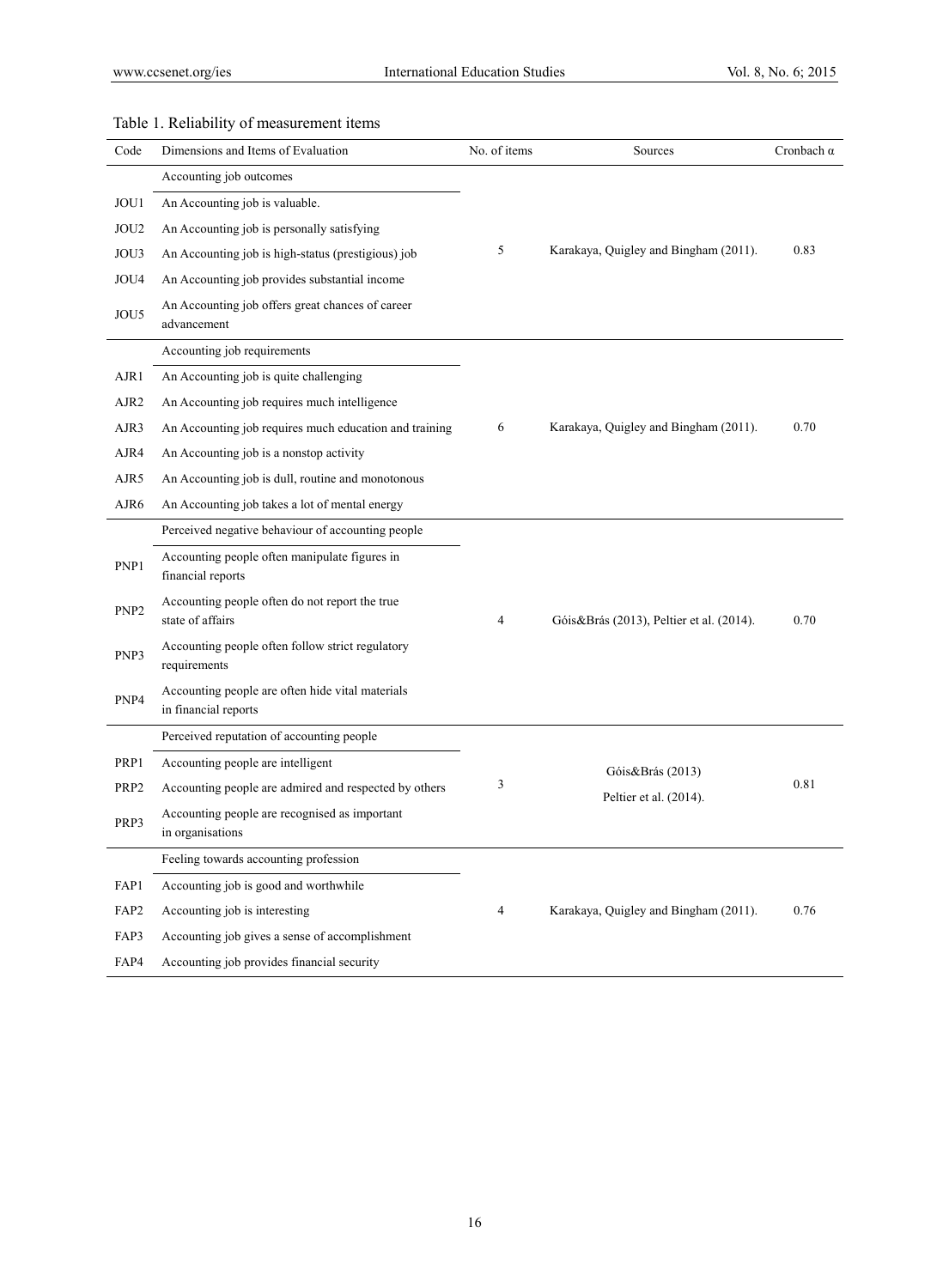17

| d feeling of accounting students about accounting perception |      |                            |         |                        |               |         |  |  |  |
|--------------------------------------------------------------|------|----------------------------|---------|------------------------|---------------|---------|--|--|--|
|                                                              |      | Undergraduates $(n = 516)$ |         | Graduates ( $n = 78$ ) |               |         |  |  |  |
|                                                              | Mean | Std. Dev                   | Remarks |                        | Mean Std. Dev | Remarks |  |  |  |
|                                                              |      |                            |         |                        |               |         |  |  |  |

| Code             | Dimensions and Items of Evaluation                                       | Mean | Std. Dev | Remarks   | Mean | Std. Dev | Remarks   |
|------------------|--------------------------------------------------------------------------|------|----------|-----------|------|----------|-----------|
|                  | Accounting job outcomes                                                  |      |          |           |      |          |           |
| JOU1             | An Accounting job is valuable.                                           | 4.23 | 0.94     | Agree     | 4.19 | 1.01     | Agree     |
| JOU2             | An Accounting job is personally satisfying                               | 3.91 | 1.08     | Agree     | 3.99 | 0.96     | Agree     |
| JOU3             | An Accounting job is high-status (prestigious) job                       | 4.27 | 0.95     | Agree     | 4.10 | 1.15     | Agree     |
| JOU4             | An Accounting job provides substantial income                            | 3.93 | 0.92     | Agree     | 3.92 | 0.86     | Agree     |
| JOU5             | An Accounting job offers great chances of career advancement             | 4.22 | 0.88     | Agree     | 4.09 | 0.94     | Agree     |
|                  | Accounting job requirements                                              |      |          |           |      |          |           |
| AJR1             | An Accounting job is quite challenging                                   | 3.90 | 1.00     | Agree     | 4.08 | 0.96     | Agree     |
| AJR2             | An Accounting job requires much intelligence                             | 4.32 | 0.83     | Agree     | 4.27 | 0.96     | Agree     |
| AJR3             | An Accounting job requires much education and training                   | 4.39 | 0.78     | Agree     | 4.33 | 0.83     | Agree     |
| AJR4             | An Accounting job is a nonstop activity                                  | 3.77 | 1.15     | Agree     | 3.82 | 0.91     | Agree     |
| AJR5             | An Accounting job is dull, routine and monotonous                        | 2.56 | 1.30     | Not agree | 2.73 | 1.24     | Not agree |
| AJR6             | An Accounting job takes a lot of mental energy                           | 3.75 | 1.09     | Agree     | 3.88 | 0.91     | Agree     |
|                  | Perceived negative behaviour of accounting people                        |      |          |           |      |          |           |
| PNP1             | Accounting people often manipulate figures in financial<br>reports       | 2.73 | 1.29     | Not agree | 2.76 | 1.22     | Not agree |
| PNP <sub>2</sub> | Accounting people often do not report the true state of affairs          | 2.59 | 1.27     | Not agree | 2.63 | 1.25     | Not agree |
| PNP3             | Accounting people often follow strict regulatory requirements            | 3.85 | 1.05     | Agree     | 3.77 | 1.04     | Agree     |
| PNP4             | Accounting people are often hide vital materials in<br>financial reports | 2.82 | 1.23     | Not agree | 2.88 | 1.15     | Not agree |
|                  | Perceived reputation of accounting people                                |      |          |           |      |          |           |
| PRP1             | Accounting people are intelligent                                        | 4.10 | 0.93     | Agree     | 3.95 | 0.99     | Agree     |
| PRP <sub>2</sub> | Accounting people are admired and respected by others                    | 4.27 | 0.85     | Agree     | 4.10 | 0.89     | Agree     |
| PRP3             | Accounting people are recognised as important in organisations           | 4.25 | 0.85     | Agree     | 4.04 | 0.84     | Agree     |
|                  | Feeling towards accounting profession                                    |      |          |           |      |          |           |
| FAP1             | Accounting job is good and worthwhile                                    | 4.13 | 0.81     | Agree     | 3.87 | 1.00     | Agree     |
| FAP2             | Accounting job is interesting                                            | 4.09 | 0.83     | Agree     | 3.99 | 0.88     | Agree     |
| FAP3             | Accounting job gives a sense of accomplishment                           | 4.02 | 0.85     | Agree     | 3.90 | 0.83     | Agree     |
| FAP4             | Accounting job provides financial security                               | 3.86 | 0.95     | Agree     | 3.62 | 1.01     | Agree     |

# Table 2. Descriptive analysis of perception and

*Note*. Scale 1-strongly disagree to 5-strongly agree; a hypothetical mean of 3.5 is chosen as cut-off for agree.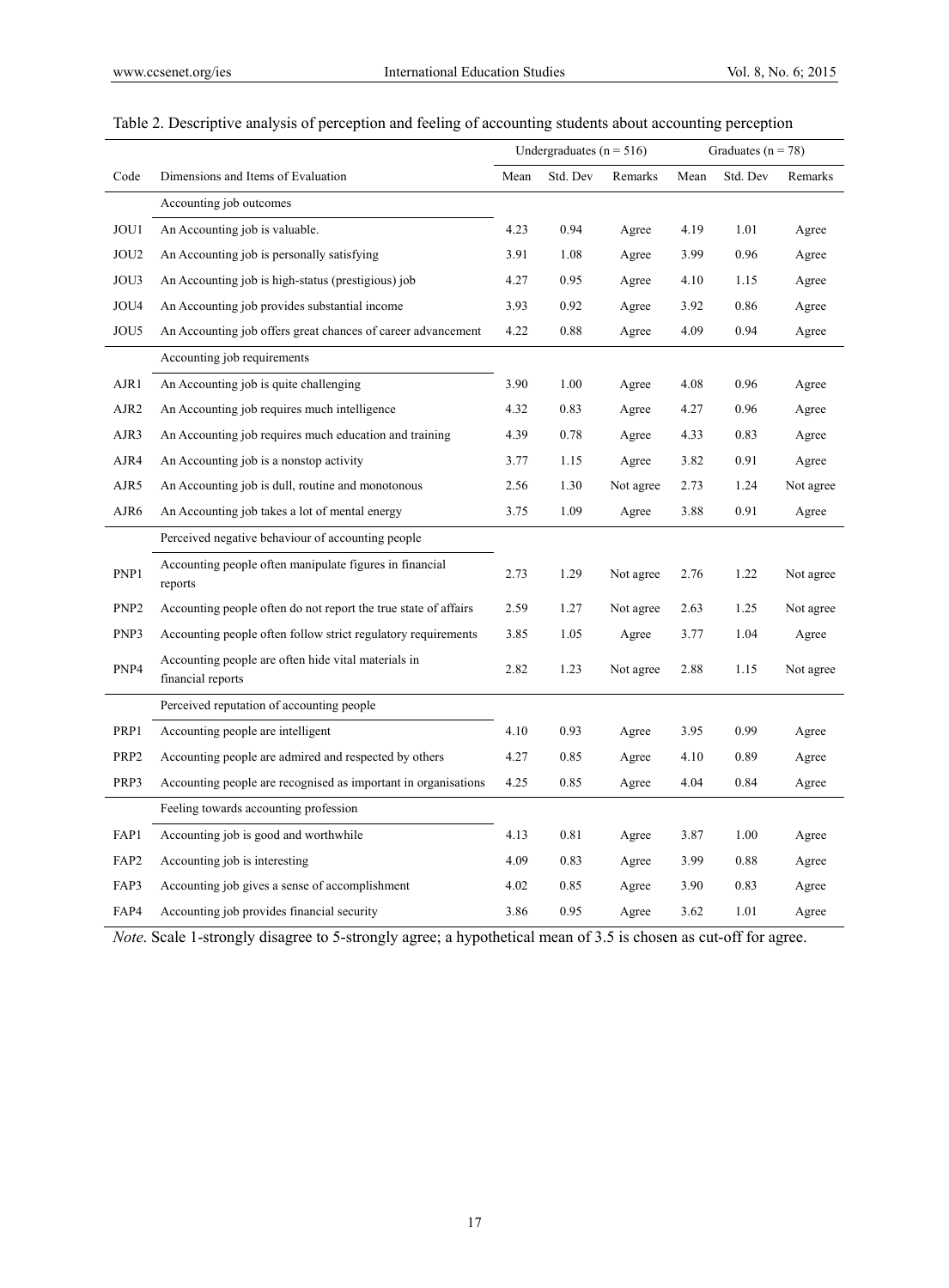|                                              | Undergraduates $(n-516)$ |        |            | Graduates (n-78) |        |           | Group difference $(df=1)$ |          |                     |
|----------------------------------------------|--------------------------|--------|------------|------------------|--------|-----------|---------------------------|----------|---------------------|
|                                              | Mean                     | Std dv | Mean ranks | Mean             | Std dv | Mean rank | $H(X^2)$                  | Sign.    | Remarks             |
| Perceived reputation of<br>accounting people | 4.21                     | 2.25   | 303.37     | 4.03             | 2.30   | 258.67    | 4.754                     | $0.029*$ | Difference exist    |
| Accounting job outcomes                      | 4.11                     | 2.01   | 297.80     | 4.06             | 2.05   | 295.51    | 0.012                     | 0.912    | No difference exist |
| Feeling towards accounting<br>profession     | 4.02                     | 2.65   | 303.13     | 3.84             | 2.03   | 260.24    | 4.334                     | $0.037*$ | Difference exist    |
| Accounting job requirements                  | 3.78                     | 3.12   | 294.36     | 3.85             | 3.18   | 318.29    | 1.331                     | 0.249    | No difference exist |
| Per. negative beh. of<br>accounting people   | 3.00                     | 3.05   | 297.42     | 3.01             | 3.39   | 298.05    | 0.001                     | 0.976    | No difference exist |

Table 3. Differences in Undergraduate and Graduate Accounting students' perception of accounting profession

*Note*. \*significant at 0.05.

Table 4. Influence of gender on undergraduate accounting students' perception of accounting profession

|                                              |                              | Male $(n=356)$ |        |      | Female ( $n=160$ ) Group difference ( $df=1$ ) |        |       |          |                     |  |
|----------------------------------------------|------------------------------|----------------|--------|------|------------------------------------------------|--------|-------|----------|---------------------|--|
|                                              | std dv<br>Mean<br>mean ranks |                |        | Mean | $H(X^2)$<br>std dv<br>mean rank                |        |       | Sign.    | <b>Remarks</b>      |  |
| Perceived reputation of<br>accounting people | 4.2                          | 2.2            | 255.28 | 4.22 | 0.19                                           | 265.66 | 0.555 | 0.456    | No difference exist |  |
| Accounting job outcomes                      | 4.15                         | 3.54           | 266.57 | 4.04 | 0.28                                           | 240.55 | 3.395 | 0.065    | No difference exist |  |
| Feeling towards accounting<br>profession     | 4.02                         | 2.62           | 255.84 | 4.04 | 0.22                                           | 264.42 | 0.374 | 0.541    | No difference exist |  |
| Accounting job requirements                  | 3.45                         | 3.42           | 254.58 | 3.37 | 0.30                                           | 267.22 | 0.802 | 0.371    | No difference exist |  |
| Perceived negative behaviour                 | 2.95                         | 2.94           | 248.55 | 3.11 | 0.26                                           | 280.65 | 5.172 | $0.023*$ | Difference exist    |  |

*Note*. \*significant at 0.05.

# Table 5. Influence of gender on graduate accounting students' perception of accounting profession

|                                              | Male $(n=55)$ |        |            | Female $(n=23)$ |        |           | Group difference $(df=1)$ ,*sign at 0.05 |          |               |
|----------------------------------------------|---------------|--------|------------|-----------------|--------|-----------|------------------------------------------|----------|---------------|
|                                              | Mean          | std dv | mean ranks | Mean            | std dv | mean rank | $H(X^2)$                                 | Sign.    | Remarks       |
| Accounting job requirements                  | 3.48          | 3.87   | 41.51      | 3.14            | 3.17   | 34.7      | 1.484                                    | 0.223    | No difference |
| Accounting job outcomes                      | 4.18          | 3.86   | 43.11      | 3.77            | 4.22   | 30.87     | 4.796                                    | $0.029*$ | Difference    |
| Feeling towards accounting<br>profession     | 3.95          | 2.99   | 43.62      | 3.60            | 2.19   | 29.65     | 6.274                                    | $0.012*$ | Difference    |
| Perceived reputation of accounting<br>people | 4.13          | 2.36   | 43.57      | 3.78            | 1.99   | 265.66    | 6.191                                    | $0.013*$ | Difference    |
| Perceived negative behaviour                 | 3.01          | 3.46   | 39.15      | 3.00            | 3.32   | 40.35     | 0.046                                    | 0.83     | No difference |

#### *4.4 Gender Influence in Graduates and Undergraduates' Perceptions*

Among the undergraduate respondents, the Kruskal-Wallis H test in Table 4 shows that there was a statistically significant difference between the perceptions of males and females regarding perceived negative behaviour of accountants,  $\chi^2(1) = 5.172$ ,  $p = 0.023$ , with a mean rank perception rating of 248.55 for males and 280.65 for females. This implies that males disagreed to the perceived negative behaviour of accountant more than their female counterparts. No statistically significant differences were found for the rest of the dimensions of perceptions between males and females.

Among the graduate respondents, the Kruskal-Wallis H test in Table 5 shows that there was a statistically significant difference between the perceptions of males and females in three areas. First difference exists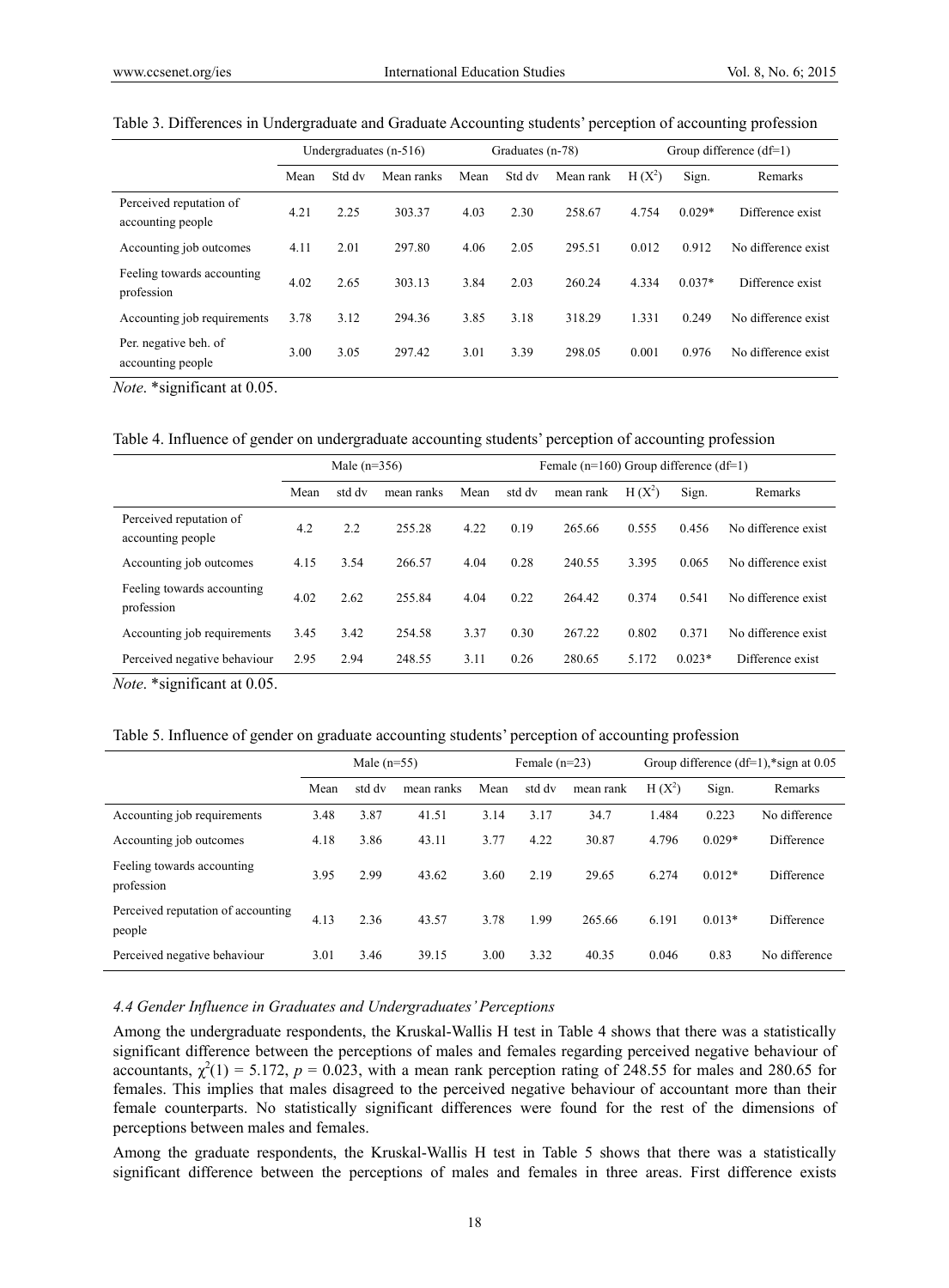regarding perception of accounting job outcomes,  $\chi^2(1) = 4.796$ ,  $p = 0.029$ , with a mean rank perception rating of 43.11 for males and 30.87 for females. This implies that males have higher positive perception of accounting job outcomes more than their female counterparts. Second, difference exists regarding feelings about accounting profession,  $\chi^2(1) = 6.274$ ,  $p = 0.012$ , with a mean rank perception rating of 43.62 for males and 29.65 for females. This implies that males have stronger positive feelings about accounting profession more than their female counterparts. Third, difference exists regarding perception of reputation for accountants,  $\chi^2(1) = 6.191$ , p  $= 0.013$ , with a mean rank perception rating of 43.57 for males and 29.76 for females. This implies that males have higher positive perception of reputation for accountants more than their female counterparts.

#### **5. Discussion of Findings**

The purpose of this paper was to explore the preconceived notions accounting students in Ghana have about the accounting profession and whether these perceptions are influenced by gender and student category (graduates and undergraduates).The results of this study show that, generally, both undergraduate and graduate accounting students have positive perceptions about accounting profession. This finding contradicts most existing literature that found that accounting students continue to have negative perceptions about accounting subject and profession (Fatokun & Ojo, 2004; Hunt et al., 2004; Parker, 2000; Siegel, 2000; Wessels & Steenkamp, 2009). One reason that might account for this contradiction is that the respondents used in this study were either in their final year in the undergraduate accounting programme or were master's degree students who have been exposed to educationally useful teaching and learning experiences in accounting and its related courses. Therefore their perception might have been improved about accounting profession better than beginning accounting students' perceptions that have been found to be generally negative in previous studies (e.g., Góis & Brás, 2013; Manganaris & Spathis, 2012; Mladenovic, 2000). Our finding confirms the study of Manganaris et al. (2012, p. 59) who concluded that:

*In general, the results show that the students' initial perceptions of the accounting profession are rather traditional and stereotypical, but that these perceptions generally become more ''positive'' at the end of their first semester after completing an introductory accounting course.* 

This study also found that both undergraduate and graduate respondents have positive perceptions for job outcomes, reputation of accounting people, have positive feelings about accounting profession and job requirements, but they disagree to the perceived negative behaviour of accounting people held by the public. Despite the fact that previous studies have pointed that accountants were not considered particularly admirable and exciting (Hunt et al., 2004), our findings indicate that both undergraduate and graduate accounting students consider accountants as admirable.

These findings lend support to those of Góis and Brás (2013) who found that graduate students in Portuguese higher education institutions perceive accounting profession as interesting and not boring as pointed out by some studies (Malthus & Fowler, 2009). Similarly our findings confirm those of Wessels and Steenkamp (2009) who found that in South Africa, undergraduate students considered accounting profession to be an interesting, admirable, good, worthwhile, and a profession that gives a sense of accomplishment.

Our findings indicate that despite the fact that generally the public associate accountants with negative and unethical behaviour, accounting students in Ghana do not share the same perception with the public. This means that public perception is not likely to negatively influence future accountants' perception and choice of accounting careers. This study found that both graduate and undergraduate accounting students in Ghana believe that though accountants often follow strict regulatory requirements, they are not necessarily corrupt, nor do they often hide vital materials in financial reports or fail to report true state of affairs or manipulate figures in financial reports.

The highest rated positive perception of undergraduates is reputation of accounting people followed by accounting job outcomes. This means that college students in Ghana have high respect for the accounting profession and have high expectations of what the profession will offer them, despite the high demands of the profession.

According to our results, undergraduates rated their perception for perceived reputation of accountant and feeling about the profession higher than their graduate counterparts. Thus, it implies that undergraduates appear to have high hopes and expectations for the accounting profession. It is likely that the graduate respondents in this study have some work experience in the accounting profession, so some of their expectations are met or they have somewhat a better view of the profession and, therefore, are not over-enthusiastic like their undergraduate counterparts.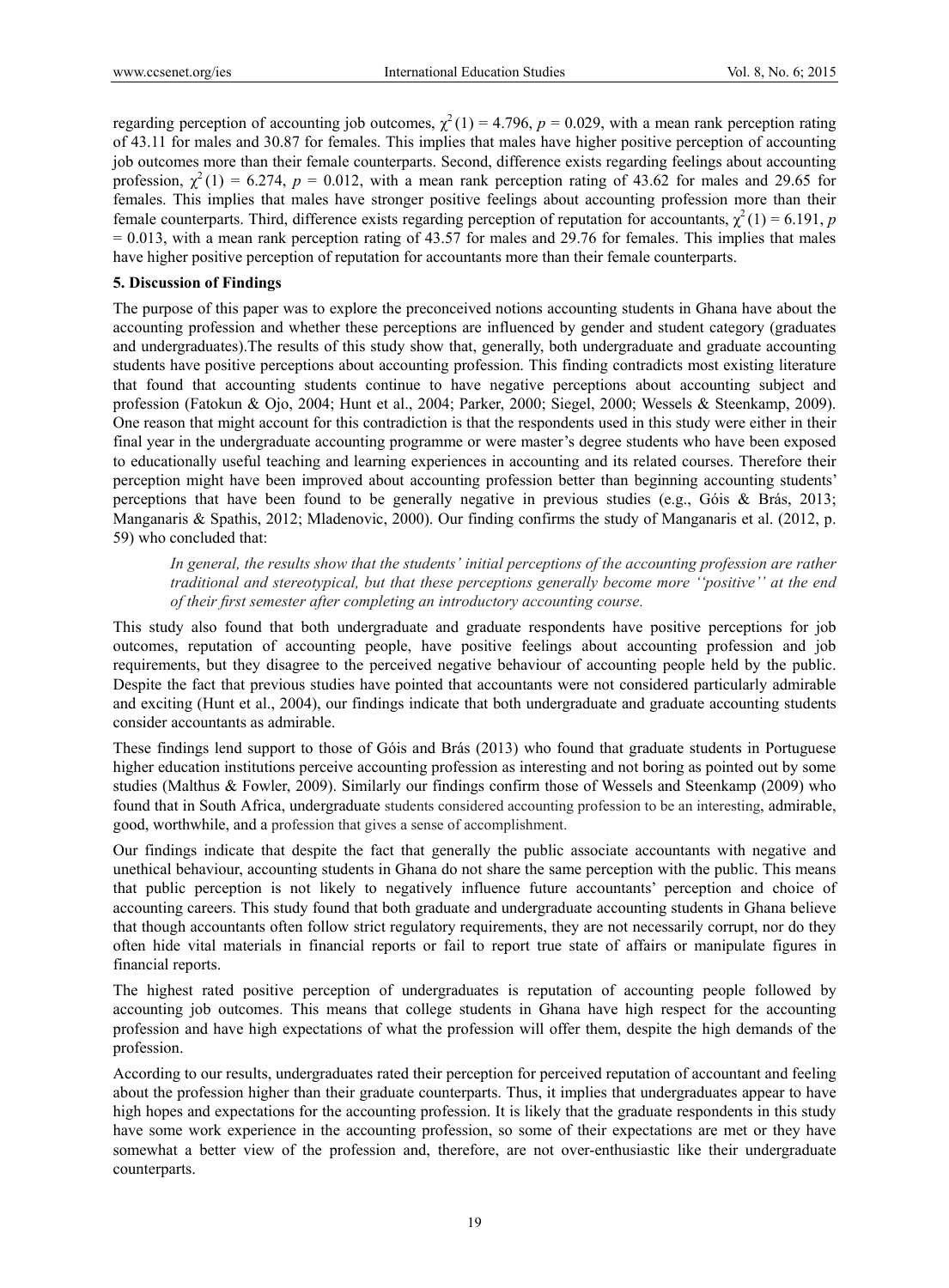This study found that gender influences the perception of both graduate and undergraduate accounting students. Specifically we found that males disagreed to the perceived negative behaviour of accountant more than their female counterparts. Among the graduate respondents, first males have higher positive perception of accounting job outcomes more than their female counterparts. Second, males have stronger positive feelings about accounting profession more than their female counterparts. Third, males have higher positive perception of reputation for accountants more than their female counterparts. Taken together, males appear to have more positive perceptions about accounting profession than females. These findings are consistent with some previous studies that males perceive the accounting profession as more interesting and requiring a higher degree of interaction than females (Heiat et al., 2007). Our findings also confirm those of Chia et al. (2008) and Dalci et al. (2013) that male students attached a significantly greater importance to "material rewards" or job outcomes than female students do.

However, our findings are different from those of Byrne and Willis (2005) who found that female Irish secondary school students had a neutral perception on accounting profession while the male students considered it boring. We found that both male and female students perceive accounting profession in Ghana as interesting, respected, valuable and worthwhile. Moreover, while in South Africa, Wessels and Steenkamp (2009) found no such significant difference between perceptions of male and female accounting students, our findings are contrary.

# **6. Implications of Findings**

Prior research has concluded that little or no progress has been made in dispelling the unflattering image of accountants, despite the profession's representation of contemporary accounting practices as dynamic environments requiring people with creativity and critical thinking skills (e.g., Byrne & Willis 2005; Coate, Mitschow, & Schinski, 2003; Mladenovic, 2000). However, the findings of the present study imply that the traditional view of students having negative perception of accounting profession might not be applicable to graduate and undergraduate students in Ghana. Thus, the trend of accounting students perception might be changing gradually. In support of this conclusion, Germanou et al. (2009) also found that Malaysian exchange students hold positive perceptions of the accounting profession and there is a significant correlation between students' perceptions and their intention to pursue a career in the profession.

Moreover, theoretically, the differences in findings of this study compared with some previous research implies is that generalisations of research findings across countries and research context should be done with caution due to difference in culture, economic situations, social expectations and educational interventions in different higher educational institutions. For example, even within West Africa, while Fatokun and Ojo (2004) found that undergraduate accounting students do not have favourable attitude toward postgraduate study in accounting, findings of the present study indicate the contrary. Therefore, researchers should contextualize students' perception of accounting profession in order to provide useful contribution to the on-going debate and concerns about stakeholder perceptions about accounting profession.

Managerially, the findings imply that there is the need for accounting lecturers and educators to provide more career orientation for female accounting students both at the graduate and undergraduate levels in SSA to help improve upon their perception of the profession. It is also recommended that accounting lectures and tutors at all levels of education should adopt a blend of practical-oriented teaching methods, with the help of ICT, to help accounting students understand the application of accounting principles to real life situations. This is to enable them understand accounting principles better in order to pass their professional exams easily and gain employable skills while in school.

# **7. Limitations and Direction for Future Research**

This study is limited in terms of the generalizability of the findings. The samples used are from only one university in Ghana and that the findings should be interpreted with caution. Future research should explore students' perception of the accounting profession in other SSA contexts and compare the findings with those of this study for theoretical and practical implications and conclusions to be drawn. Moreover, future research should examine whether first year students in SSA have negative perceptions about accounting as suggested by some previous studies conducted elsewhere.

# **8. Conclusion**

In conclusion, the purpose of this paper was to explore the preconceived notions accounting students in Ghana have about the accounting profession and whether these perceptions are influenced by gender and student category (graduates and undergraduates). The results of this study showed that, generally, both undergraduate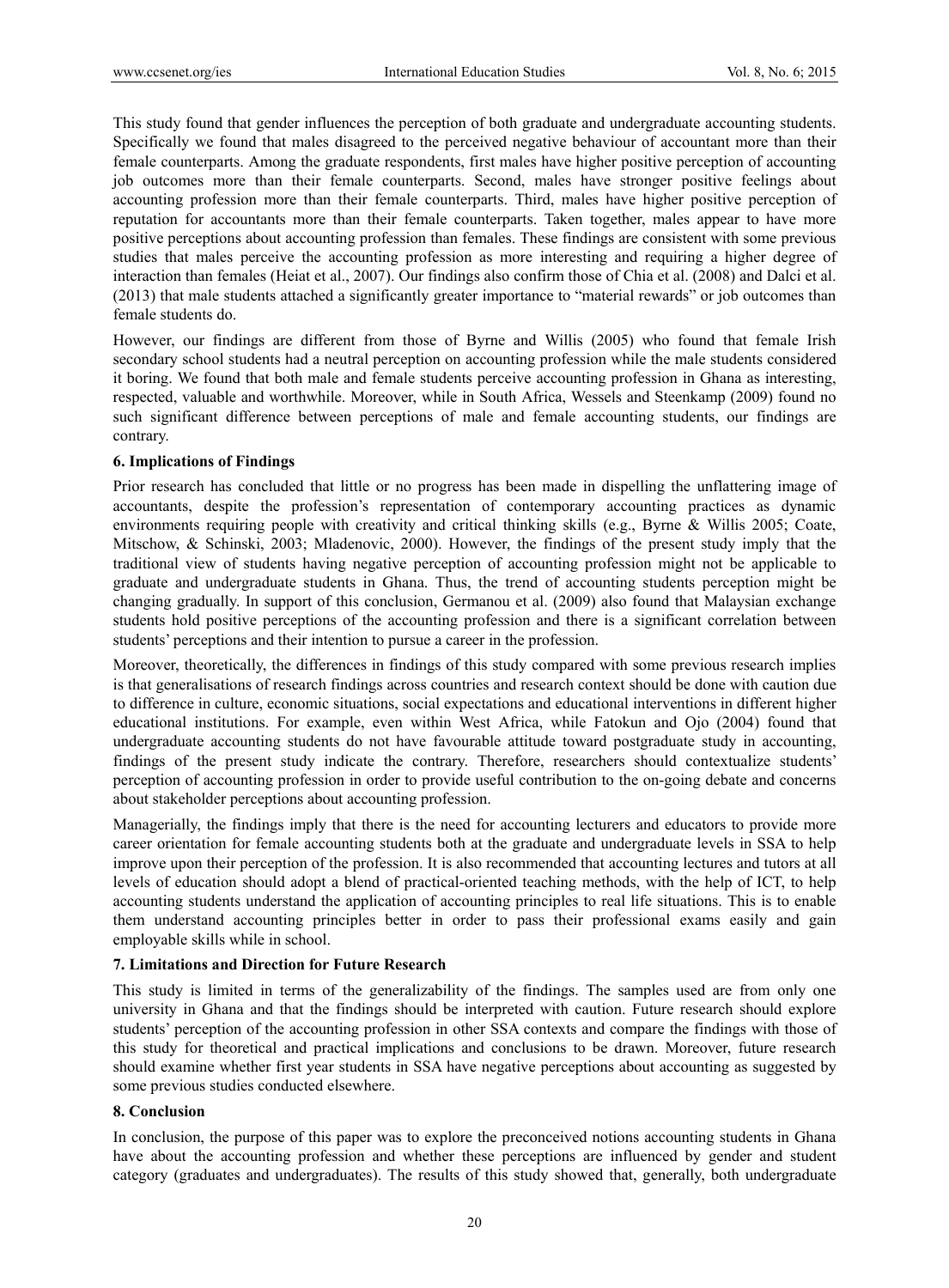and graduate accounting students have positive perceptions about accounting profession, contrary to most existing literature. Our findings indicate that despite the fact that generally, the public associate accountants with negative and unethical behaviour, accounting students in Ghana do not share the same perception with the public. This study also found that gender influences the perception of both graduate and undergraduate accounting students, and few significant differences existed between graduate and undergraduate accounting students' perception of the profession. The main contributions of this research were two-fold. First, it provided empirical evidence that contributes to the academic debate surrounding the concerns of the future of accounting profession and its implications for contemporary accounting education in developing countries. Second, it provided knowledge to accounting educators in SSA regarding areas of career orientation and training required to positively influence the perception of future accounting professionals in SSA and Ghana in particular. Limitations are noted and future research directions are provided.

#### **References**

- Ajzen, I. (1991). The theory of planned behavior. *Organizational Behavior and Human Decision Processes, 50*, 179-211. http://dx.doi.org/10.1016/0749-5978(91)90020-T
- Albrecht, S., & Sack, R. (2000). Accounting education: Charting a course through a perilous future. *Accounting Education Series*, 16. Sarasota, Fla: American Accounting Association.
- Association of Chartered Certified Accountants (ACCA). (2012). Closing the value gap report. *The accountant* (3 September 2012 by Jared Fortune).
- Awayiga, J. Y., Onumah, J. M., & Tsamenyi, M. (2010). Knowledge and skills development of accounting graduates: the perceptions of graduates and employers in Ghana. *Accounting Education: An international journal, 19*(1-2), 139-158. http://dx.doi.org/10.1080/09639280902903523
- Ball, L. (2006). *Has Globalization Changed Inflation?* NBER Working Paper No. 12687 (November). Retrieved from http://www.nber.org/papers/w12687
- Bolton, S. (2010). *Career motivation theory: Generational differences and their impact on organizations*. Walden University.
- Byrne, M., & Willis, P. (2005). Irish secondary students' perceptions of the work of an accountant and the accounting profession. *Accounting Education: An International Journal, 14*(4), 367-381. http://dx.doi.org/10.1080/06939280500346003
- Chakrabarty, D. K. (2011). Banking and Beyond: New Challenges before Indian Financial System. *RBI Monthly Bulletin April*.
- Chia, M. Y., Koh, C. H., & Pragasam, J. (2008). An international study of career drivers of accounting students in Singapore, Australia and Hong Kong. *Journal of Education and Work, 21*(1), 41-60. http://dx.doi.org/10.1080/13639080801957014
- Coate, C. J., Mitschow, M. C., & Schinski, M. D. (2003). What students think of CPAs: Is the stereotype alive and well? *The CPA Journal*, 52-55.
- Dalci, I., Arasli, H., Tümer, M., & Baradarani, S. (2013). Factors that influence Iranian students' decision to choose accounting major. *Journal of Accounting in Emerging Economies, 3*(2), 145-163. http://dx.doi.org/10.1108/20421161311288866
- De Lange, P., Jackling, B., & Basioudis, I. G. (2013). A framework of best practice of continuing professional development for the accounting profession. *Accounting Education, 22*(5), 494-497. http://dx.doi.org/10.1080/09639284.2013.824197
- Fatokun, S., & Ojo, G. (2004). Attitude of Graduating Accounting Students in Nigerian Universities to Postgraduate Studies in Accountancy: A Career Expository Study. *J. Soc. Sci., 9*(1), 19-22.
- Ferreira, A., & Santoso, A. (2008). Do students' perceptions matter? A study of the effect of students' perceptions on academic performance. *Accounting and Finance, 48*(209-231). http://dx.doi.org/10.1111/j.1467-629X. 2007.00239.x
- Fiske, S. T., & Taylor, S. E. (2013). *Social cognition: From brains to culture*. Sage. http://dx.doi.org/10.4135/9781446286395
- Germanou, E., Hassall, T., & Tournas, Y. (2009). Students' perceptions of accounting profession: Work value approach. *Asian Review of Accounting, 17*(2), 136-148. http://dx.doi.org/10.1108/13217340910975279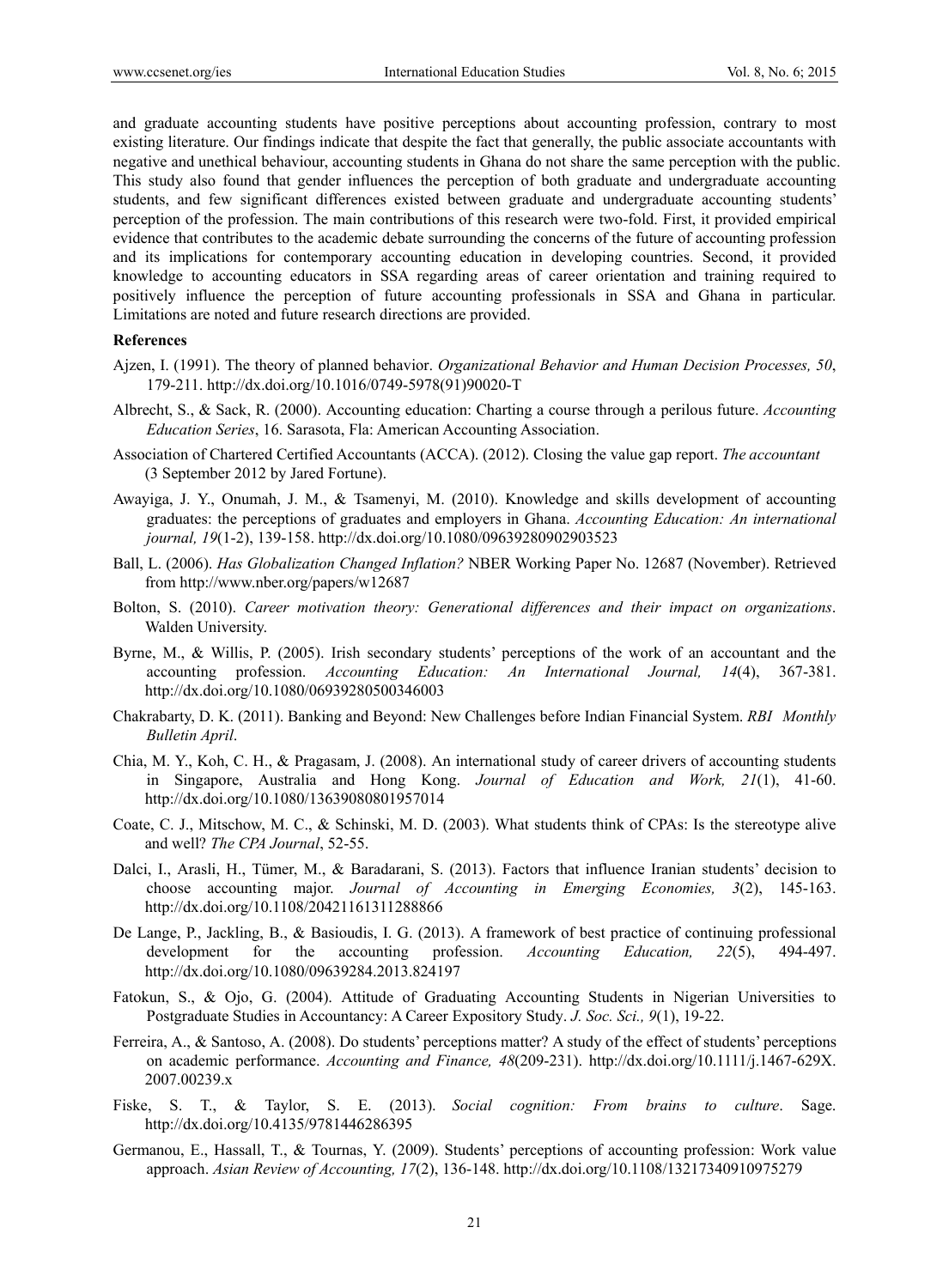- Góis, C. G., & Brás, F. A. (2013). In the aftermath of the Bologna process: Exploring the master students perceptions on accounting in two Portuguese higher education institutions. *Educade: revista de educación encontabilidad, finanzas y administración de empresas, 4*, 34-55.
- Hair, J. F., Black, W. C., Babin, B. J., & Anderson, R. E. (2010). *Multivariate Data Analysis*. Englewood Cliffs, NJ: Prentice Hall.
- Heiat, A., Brown, D., & Johnson, D. M. (2007). An empirical analysis of underlying factors affecting the choice of accounting majors. *Journal of College Teaching and Learning, 4*(8), 83-98.
- Holt, P. (1994). Stereotypes of the accounting professional as reflected by popular movies: Accounting students and society. *New Accountant, 9*(7), 24-25.
- Hunt, S. C., Anthony, F. A., & Intrieri, R. C. (2004). The nature and origins of students' perceptions of accountants. *Journal of Education for Business, 79*(3), 142-149. http://dx.doi.org/10.3200/JOEB.79.3.142-148
- Jackling, B., & Calero, C. (2006). Influences on undergraduate students' intentions to become qualified accountants: Evidence from Australia. *Accounting Education: An International Journal, 15*(4), 419-438. http://dx.doi.org/10.1080/09639280601011115
- Karakaya, F., Quigley, C., & Bingham, F. (2011). A cross-national investigation of student intentions to pursue a sales career. *Journal of Marketing Education*, *33*(1), 18-27. http://dx.doi.org/10.1177/0273475310389151
- Malthus, S. Y., & Fowler, C. (2009). Perceptions of accounting: A qualitative New Zealand study. *Pacific Accounting Review, 21*(1), 26-47. http://dx.doi.org/10.1108/01140580910956849
- Manganaris, P., & Spathis, C. (2012). Greek students' perceptions of an introductory accounting course and the accounting profession. *Advances in Accounting Education, 13*, 59-85. http://dx.doi.org/10.1108/S1085-4622(2012)0000013008
- Marriott, P. R. U., & Marriott, N. (2003). Are we turning them on? A longitudinal study of undergraduate accounting students' attitudes towards accounting as a profession. *Accounting Education: An International Journal, 12*(2), 113-133. http://dx.doi.org/10.1080/0963928032000091738
- Meredith, J. R., Steward, M. D., & Lewis, B. R. (2011). Knowledge dissemination in operations management: Published perceptions versus academic reality. *Omega*, *39*(4), 435-446. http://dx.doi.org/10.1016/j.omega.2010.10.003
- Mladenovic, R. (2000). An investigation into the ways of challenging introductory accounting students' negative perceptions of accounting. *Accounting Education: an International Journal, 9*(2), 135-155. http://dx.doi.org/10.1080/09639280010000147
- Myburgh, J. E. (2005). An empirical analysis of career choice factors that influence first-year accounting students at the University of Pretoria: a cross-racial study. *Meditari Accountancy Research, 13*(2), 35-48. http://dx.doi.org/10.1108/10222529200500011
- Parker, L. (2000). Goodbye, number cruncher! *Australian CPA, 77*(2), 50-52.
- Peltier, J. W., Cummins, S., Pomirleanu, N., Cross, J., & Simon, R. (2014). A Parsimonious Instrument for Predicting Students' Intent to Pursue a Sales Career: Scale Development and Validation. *Journal of Marketing Education, 36*(1), 62-74. http://dx.doi.org/10.1177/0273475313520443
- Reiss, S. (2012). Intrinsic and extrinsic motivation. *Teaching of Psychology*, *39*(2), 152-156. http://dx.doi.org/10.1177/0098628312437704
- Saemann, G. P., & Crooker, K. J. (1999). Student perceptions of the profession and its effect on decisions to major in accounting. *Journal of Accounting Education*, 17(1), 1-22. http://dx.doi.org/10.1016/S0748-5751(99)00007-X
- Sale, M. (2001). Steps to preserving the profession. *The National Public Accountant, 46*, 8-10.
- Siegel, G. (2000). The image of corporate accountants. *Strategic Finance, 82*(2), 71-72. South African Institute of Chartered Accountants. 2008a. SA searching in vain for 22 000 accountants. Retrieved from https://www.saica.co.za/default.asp
- Solomon, J. F., Solomon, A., Joseph, N. L., & Norton, S. D. (2013). Impression management, myth creation and fabrication in private social and environmental reporting: Insights from Erving Goffman. *Accounting, organizations and society, 38*(3), 195-213. http://dx.doi.org/10.1016/j.aos.2013.01.001